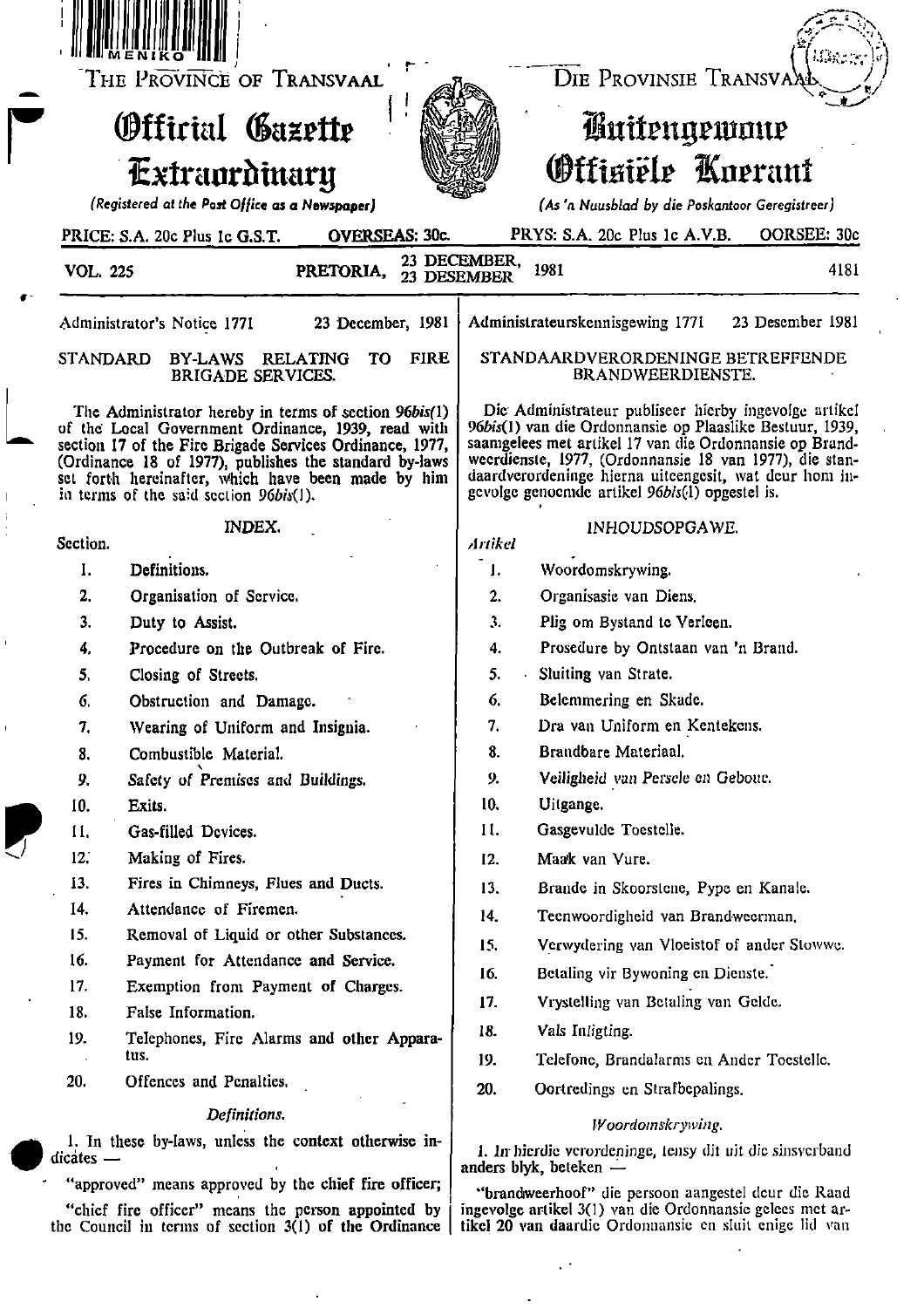read with section 20 of that Ordinance and includes any member of the service representing the chief fire officer in the administration of these by-laws and any official representing the chief fire officer and in control of any section, station, substation, fire fighting operation or other emergency operation, situation or inspection, as the case may be;

"council" means a city council, town council, village council or health committee constituted in terms of the provisions of the Local Government Ordinance, 1939, (Ordinance 17 of 1939), and includes the Transvaal Board for the Development of Peri-Urban Areas established in terms of the Transvaal Board for the Development of Peri-Urban Areas Ordinance, 1943, (Ordinance 20 of 1943). in whose areas of jurisdiction these by-laws apply:

'emergency situation" means a situation or event which constitutes or may constitute a serious danger to any person or property;

"occupier" means any person in actual occupation or control of any land, premises, or building, or any portion thereof without, regard to the title under which he occupies or controls such land, premises, building, or portion thereof;

"Ordinance" means the Fire Brigade Services Ordinance, 1977, (Ordinance 18 of 1977);

"owner" in relation to land and premises, means the registered owner of the land or premises and includes also any person receiving the rent or profits of such land or premises from any tenant or occupier thereof, whether on his own account or as the agent for any person entitled thereto or interested therein, and in relation to a sectional title scheme, also the body corporate established in terms of the Sectional Titles Act, 1971, (Act 66 of 1971), and in relation to any vehicle it bears its ordinary meaning, and in the case of a deceased or insolvent estate, it shall also include the executor or trustee respectively;

"service" means a fire brigade service established in terms of section 2 of the Ordinance or deemed to have been established in terms of that section read with section 20 of that Ordinance.

### Organisation of Service.

2.(1) The chief fire officer may exercise control over any fire fighting organisation and any fire appliance which is at the scene of a fire whether owned by the council or by any other person, and he shall be entitled to make such use of any fireman, volunteer and any fire appliance and other apparatus as he thinks fit.

(2) The service may be divided into such sections as the council may determine and each section shall be under the control of an official appointed by the council or by the person appointed in terms of section 3(1) of the Ordinance if such power is delegated to him.

### Duty to Assist.

3. Any member of a fire brigade service or fire service organisation whether it is controlled by the council or not, shall when called upon to do so by the chief fire officer, render all assistance in his power in connection with the combating or containing of a fire or any other emergency situation.

die diens in wat die brandweerhoof in die toepassing van hierdie verordeninge verteenwoordig asook enige beampte wat die brandweerhoof verteenwoordig en in beheer is van en'ge afdeling, stasie, substasie, brandbestrydingsoptrede of ander noodoptrede, geval of inspeksie, soos die geval mag wees:

"diens" 'n brandweerdiens ingestel of geag ingestel te gewees het ingevolge artikel  $\overline{2}$  van die Ordonnansie saam gelees met artikel 20 van daardie Ordonnansie;

"eienaar", met betrekking tot grond of 'n perseel, die geregistreerde eienaar van die grond of perseel en sluit in ook enige persoon wat die huur of winste van sodanige grond of perseel ontvang vanaf enige huurder of bewoner daarvan, hetsy vir sy eie rekening of as agent vir enige persoon wat daarop geregtig is of 'n belang daarin het, en met betrekking tot 'n deeltitelskema, ook die regspersoon ingestel ingevolge die Wet op Deeltitels, 1971, (Wet 66 van 1971), en ten opsigte van enige voertuig het dit sy gewone betekenis, en in die geval van 'n bestorwe of insolvente boedel onderskeidelik, sluit dit ook die eksekuteur of kurator in.

"noodgeval" 'n geval of gebeurlikheid wat ernstige gevaar vir enige persoon of eiendom inhou of kan inhou;

'Okkupeerder'' enige persoon in werklike okkupasie of beheer van enige grond. perseel, gebou, of enige gedeelte daarvan, ongeag die titel waaronder hy sodanige grond, perseel, gebou of gedeelte daarvan okkupeer of beheer;

'Ordonnansic" die Ordonnansie op Brandweerdienste, 1977, (Ordonnansie 18 van 1977);

'raad'' 'n grootstadsraad, stadsraad, dorpsraad of gesondheidskomitee ingestel ingevolge die bepalings van die Ordonnansie op Plaaslike Bestuur, 1939, (Ordonnansie 17 van 1939), en sluit ook in die Transvaalse Raad vir die Ontwikkeling van Buitestedelike Gebiede, ingestel ingevolge die Ordonnansie op die Gesondheidsraad vir Buitestedelike Gebiede, 1943, (Ordonnansie 20 van 1943), in avie se gebiede van jurisdiksie hierdie verordeninge van toepassing is.

### Organisasie van Diens.

2.(1) Die brandweerhoof kan beheer uitoefen oor enige brandbestrydingsorganisasic en brandtoerusting wat by die toneel van 'n brand is, hetsy die eiendom van die raad of van enige ander persoon is, en hy kan na goeddunke gebruik maak van die dienste van enige brandweerman, vrywilliger en van enige brandblustoestel of en'ge ander toerusting.

(2) Die diens kan onderverdeel word in sodanige afdelings soos die raad mag besluit en elke afdeling is onder beheer van 'n beampte deur die raad aangestel of deur die persoon aangestel ingevolge artikel 3(1) van die Ordonnansie indien sodanige bevoegdheid aan hom gedelegeer is.

### Plig om Bystand te Verleen.

3. Enige lid van 'n brandweerdiens of brandweerorganisasie, hetsy dit deur die raad beheer word al dan nie moet, wanneer daartoe versoek word deur die brandweerhoof, alle bystand binne sy vermoë verleen in verband met die bestryding of bekamping van 'n brand of enige ander noodgeval.

 $\overline{2}$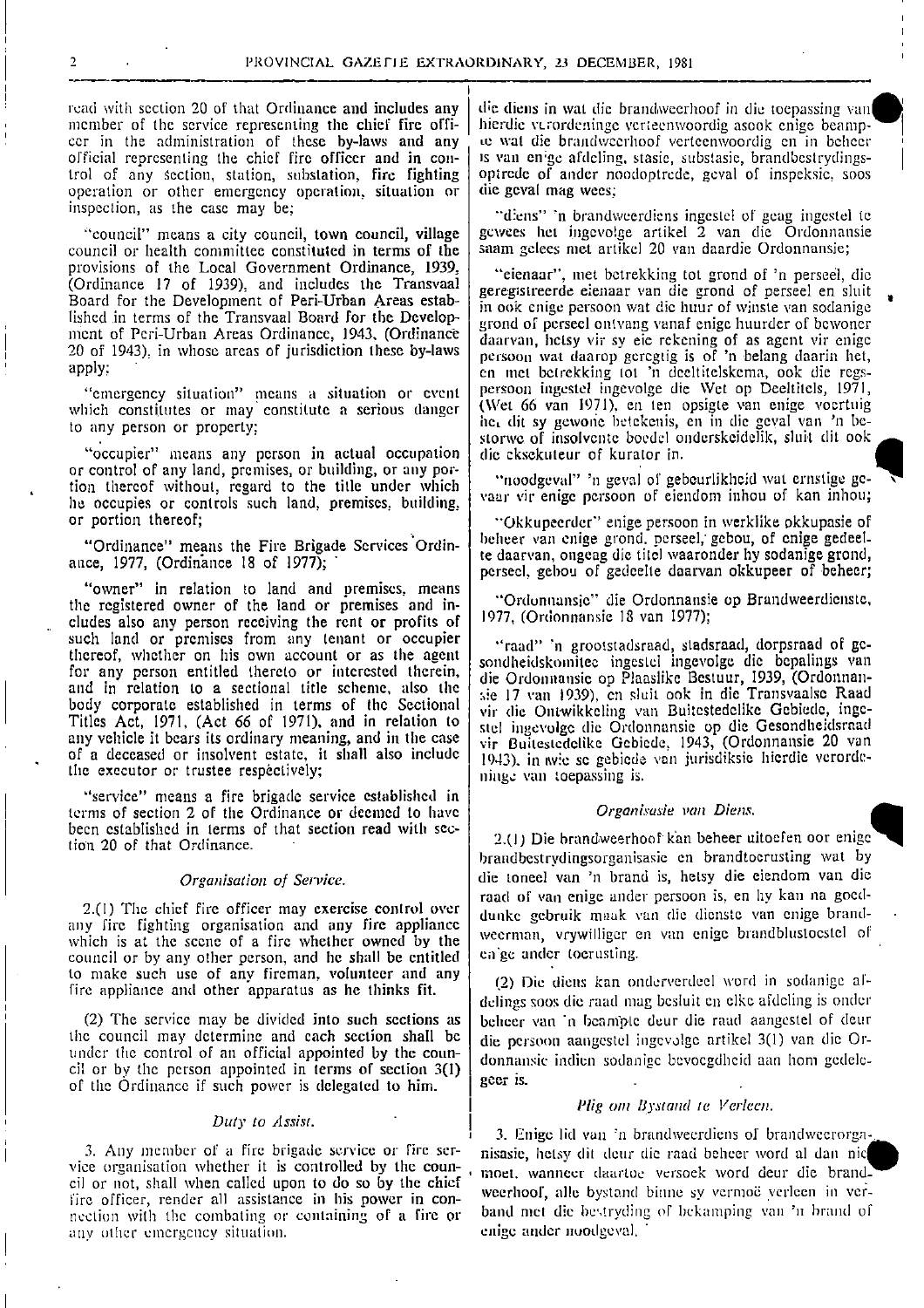. .

. .

•

**•** 

4.(1) Where the service has been notified of or there  $\begin{bmatrix} 4.1 \end{bmatrix}$  Waar die diens in kennis gestel word van, of daar . is reason to believe that an outbreak of fire or other is reason to believe that an outbreak of fire or other  $\vert$  rede is om te glo dat 'n brand uitgebreek het of, 'n an-<br>situation has occurred where the services of the service  $\vert$  der toestand ontstaan het waar die dienste situation has occurred where the services of the service der toestand ontstaan het waar die dienste van die diens<br>are required, the chief fire officer shall, together with benodig word, gaan die brandweerhoof, onverwyld te are required, the chief fire officer shall, together with benodig word, gaan die brandweerhoof, onverwyld te-<br>such personnel and appliances as he thinks necessary, same met sodanige personeel en toerusting as wat hy forthwith proceed to the place where the fire or other nodig ag, na die plek waar die brand of toestand place is situation is taking place or where the has reason to vund of bestaan of waar hy rede het om to plo dat dit believe that it is taking place.

(2) The chief fire officer may assume command of, (2) Die brandweerhoof kan bevel oorneem van, of in-<br>or interfere with, or put a stop to any existing situa-<br>meng met, of 'n einde maak aan enige bestaande toetion or any operation being conducted in respect of a fire by any person not employed in the service, including fire by any person not employed in the service, including in brand deur enige persoon wat nie in diens van die<br>the owner of the premises and his employee or agent diens is nie, insluitende die eienaar van die perseel en sy the owner of the premises and his employee or agent diens is nie, insluitende die eienaar van die perseel en sy and no person shall fail to comply with any order or verknemer of agent, en niemand mag versuim om enige and no person shall fail to comply with any order or werknemer of agent, en niemand mag versuim om enige direction of the chief fire officer in pursuance beard of opdrag na te kom wat deur die brandweerhoof of this subsection. The contract of this subsection. General subartikel nie.

# Closing of Streets.<br>
Sluit van Strate.<br>
Sluit van Strate.

5.(1) The chief fire officer or any traffic officer or  $\begin{bmatrix} 5.1$  Die brandweerhoof of enige verkeersbeampie of any member of a police force may close off any street, emige lid van 'n polisiemag kan, vir solank hy dit n passage or place for as long as he deems necessary for the effective fighting of a fire or dealing with any emerthe effective fighting of a fire or dealing with any emer- bestryding van 'n brand of die hanteer van 'n noodgeval.<br>genev situation.

in terms of subsection (1), shall forthwith obey such order. j .i <sup>I</sup>

of a police force or other person acting under the orders | of ander persoon handelende onder die bevel van so 'n

(2) No person shall wilfully or negligently drive <sup>a</sup> vehicle over any hose, or damage, tamper with or inter- (2) Niemand mag opsetlik of nalatiglik enige voertuig<br>fore with any such hose or any apppliance or apparatus vor enige brandslang bestuur of enige brandslang of anof the service. der ioestel of toerusting van die (liens beskadig, dear-

### Wearing of Uniform and Insignia.

1. 7.(t) Where the service is subsidised in terms of sec- tionDra van Uniform en Kentekens.

(2) No person other than a member of the service shall wear a uniform of the service or wear any uniform intended to convey the impression that he is such a member, or in any other manner represent himself to

# Combustible Material. Brandbarc Materiaal.

8.(I) Where the chief fire officer is of the opinion that any person —

- (a) stores or causes or permits to be stored, whether inside or outside any building any timber, packing  $\blacksquare$ building; or gevaar vir enige gebou skep; of
	- (b) in occupation or control of any premises permits  $\vert$  (b) in okkupasic of beheer van enige perseel toelaat dat any trees, bushes, weeds, grass or other vegetation gras, onkruid, bome of ander plantegroei op 'n perany trees, bushes, weeds, grass or other vegetation to grow on such premises, or any rubbish to ac-

# Procedure on the Outbreak of Fire.  $\vert$  Prosedure by die Uitbreek van 'n Brand.

•

vind of bestaan of, waar hy rede het om to glo dat dit plaasvind of bestaan.

meng met, of 'n einde maak aan enige bestaande toe-<br>stand of enige handeling wat verrig word ten opsigte van bevel of opdrag na to kom wat deur die brandweerhoof

emge lid van 'n polisiemag kan, vir solank hy dit nodig ag, enige straat, gang of plek sluit vir die doeltrefrende

gent wat beveel word om 'n gebied wat.<br>(2) Any person ordered to leave an area closed of  $\int$  ingevolge subartikel (1) gesluit is te verlant, gehoersaam ingevolge subartikel (1) gesluit is te verlaat, gehoorsaam<br>onverwyld sodanige bevel.

# Obstruction and Damage. **Belemmering en Skade.**

6.(1) No person shall interfere with, or hinder any  $\begin{bmatrix} 6.1 \end{bmatrix}$  Niemand mag met enige beampte van die diens, official of the service, or any traffic officer or member  $\begin{bmatrix} 6.1 \end{bmatrix}$  of enige verkeersbeampte of of enige verkeersbeampte of enige lid van 'n polisiemag of such official, officer, or member in the execution of beampte of lid, inmeng of hinder in die nitvoering van his duties under these by-laws or the Ordinance. sy pligte ingevolge hierdie verordeninge of die Ordonnansie nie.

> oor enige brandslang bestuur of enige brandslang of anmee peuter of hom daarmee inmeng nie.

7.(1) Waar die diens gesubsideer word ingevolge arevery member of the service shall wear the uniform, it ikel 2(2) van die Ordonnansie, dra die brandweerhoof rank markings and insignia prescribed by the Adminis- en clke lid van die diens die uniform, rang- en kentekens en elke lid van die diens die uniform, rang- en kentekens trator in terms of that section.  $\vert$  deur die Administrateur ingevolge daardie artikel voorgeskryf.

(2) Niemand behalwe 'n lid van die diens mag 'n uniform van die diens dra nie, of enige uniform bedoel om member, or in any other manner represent himself to die indruk te skep dat hy so 'n lid is dra nie, of op enige<br>be a member of the service. ander wyse homself voordoen om 'n lid van die diens ie wees nie.

persoon —

- (a) enige hout, kratte, voer, strooi of ander brandbare cases, forage, straw or other combustible mate- | 'materiaal. hetsy binne of buite enige gebou. berg of rial in such quantities or in such a position or in  $\vert$  veroorsaak of toelaat dat dit geberg word in hoesuch manner as to create a danger of fire to any veelhede of in 'n posisie of op 'n wyse wat 'n brand
	- seel groei, of enige rommel daarop laat ophocp cp

 $\frac{1}{2}$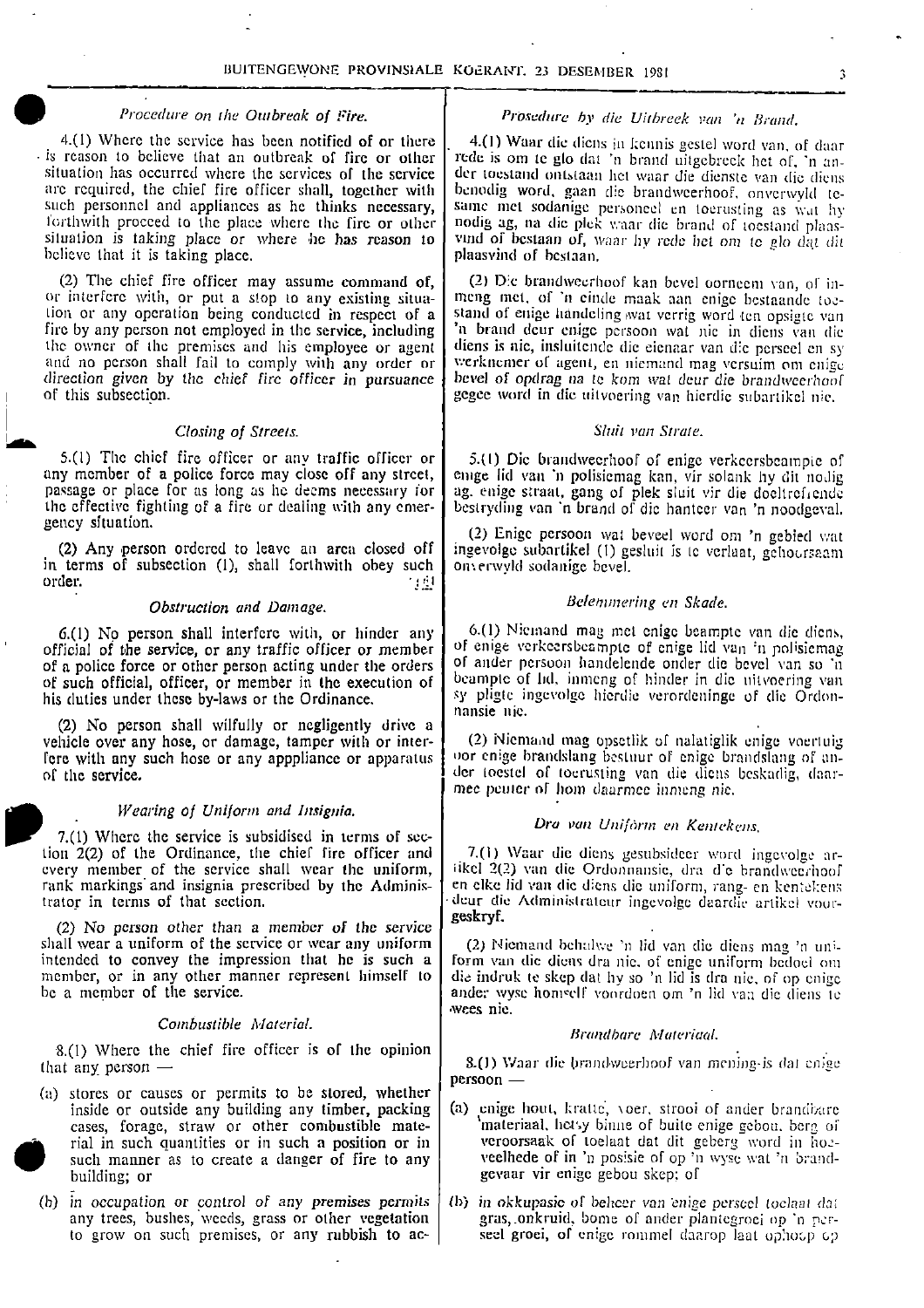PROVINCIAL GAZETTE EXTRAORDINARY, 23 DECEMBER, 1981<br>cumulate thereon in such a manner or in such 'n wyse of in hoeveelhede wat 'n brandgevaar vir quantities as to create a danger of fire to any buildcumulate thereon in such a manner or in such  $\begin{bmatrix} \cdot & \cdot & \cdot \\ \cdot & \cdot & \cdot \\ \cdot & \cdot & \cdot \\ \cdot & \cdot & \cdot \\ \cdot & \cdot & \cdot \\ \cdot & \cdot & \cdot \\ \cdot & \cdot & \cdot \\ \cdot & \cdot & \cdot \\ \cdot & \cdot & \cdot \\ \cdot & \cdot & \cdot \\ \cdot & \cdot & \cdot \\ \cdot & \cdot & \cdot \\ \cdot & \cdot & \cdot \\ \cdot & \cdot & \cdot \\ \cdot & \cdot & \cdot \\ \cdot & \cdot & \cdot \\ \cdot & \cdot & \cdot \\ \cdot & \cdot & \cdot \\ \cdot & \cdot & \$ 

such person or the owner or occupier or the person in soon in behecr van die perseel, vereis om die gemelde<br>charge of the premises to remove the said combustible brandbare materiaal of gras, onkruid, bome of ander charge of the premises to remove the said combustible material or grass, weeds, trees, other vegetation or rubbish, or to take such other reasonable steps to remove the danger of fire as he may prescribe in such notice the danger of fire as he may prescribe in such notice voorskryf in sodanige kennisgewing, te doen om die by a specified date.

requirements of the notice the chief fire officer may der and the cost thereof shall be paid to the coun-<br>danger and the cost thereof shall be paid to the coun-<br>danger and the cost thereof shall be paid to the countake such steps as he deems necessary to remove such danger and the cost thereof shall be paid to the coun-

# Safety of Premises and Buildings.  $V$ eiligheid van Persele en Geboue.

9.(1) The chief fire officer may, whenever he deems it  $\begin{bmatrix} 9.1 \end{bmatrix}$  Die brandweerhoof kan, wanneer hy dit nodig agenessary and at any time, which in his opinion, is en te enige tyd wat, volgens sy mening, redelik is necessary and at any time, which in his opinion, is en te enige tyd w<br>reasonable in the circumstances  $$ reasonable in the circumstances  $-$ 

(a) enter any land, premises or building and inspect  $-$  (a) enige grond, perseel of gebou binnegaan en  $-$ 

- dise or obstruct the escape of persons to a place of safety; enige through the control of enige through the control of enige through the control of enige
- (ii) any fire-alarm, sprinkler system or other fire-<br>fighting or fire-detecting appliance;
- (iii) any manufacturing process involving the danger of fire or explosion;
- chemicals, oils, explosives, fireworks or any hazardous substance; and
- (v) any installation making use of the substances  $\begin{array}{c|c}\n\text{use} & \text{use} \\
\text{select:} & \text{select:} \\
\end{array}$ referred to in subparagraph (iv);
- lowering the risk of fire or for the protection of life and property.

(2) Where the chief fire officer finds on any pre-<br>mises —

- is so stored or used as to increase the risk of fire vaar vir lewe or the danger to life or property. or the danger to life or property;
- service or the escape of persons to a place of safety;<br>
or<br>
or
- (c) any defective. inferior or an insufficient number of fire appliances,

he shall subject to the provisions of subsection  $(3)$ , subartikel  $(3)$ , die eienaar of die okkupeerder van soda-<br>direct the owner or occupier of such land, premises or nige grond, perseel of gebou opdrag gee om onverwyl direct the owner or occupier of such land, premises or nige grond, perseel of gebou opdrag gee om onverwyld building to forthwith take such steps as he may deem ex-<br>sodanige stappe to doen as wat hy nodig ag om die gepedient for the elimination of the danger.

ing or any premises; kan die .brandweerhoof by skriftelike kennisgewing can the chief fire officer may by notice in writing require  $\vert$  so 'n persoon of die eienaar of okkupeerder of die per-<br>such nerson or the owner or occupier or the nerson in soon in beheer van die perseel, vereis om die geme plantegroei of rommel te verwyder, of om voor 'n vasge-<br>stelde datum sodanige ander redelike stappe soos wat hy brandgevaar te verwyder.

(2) Where there has been no compliance with the (2) Waar daar nie aan die voorskrifte van so 'n kennisstappe doen as wat hy nodig ag om die gevaar te verwydanger and the cost thereor shall be paid to the coun-<br>cil by the person to whom the notice was directed.<br>betaal.

- 
- (i) such land, premises or building for the pur-  $\begin{bmatrix} 0 \end{bmatrix}$  sodanige grond, perseel of gebou inspekteer met (i) sodanige grond, perseel of gebou inspekteer met die doel om vas te stel of enige toestand bestaan pose of ascertaining whether any condition<br>exists which may cause a fire or emergency<br>situation, or which may increase the danger of,<br>or contribute towards the spread of fire, or the or contribute towards the spread of fire, or the geval, of die ontsnapping van persone na veilig-<br>creation of an emergency situation, or jeoparheid in gevaar kan stel of verhinder;
	- ander brandbestrydings- of brandopsporingstoe-<br>stel inspekteer;
	- (iii) enige vervaardiging proses wat die gevaar van<br>brand of ontploffing inhou, inspekteer;
- (iv) die wyse van berging van enige vlambare gas, (iv) the method of storing of any flammable gas, chemikaliee, olie, plofstowwe, vuurwerke of chemicals oils explosives fireworks or any enige ander gevaarlike stowwe, inspekteer; en
	- (v) enige aanleg wat gebruik maak van enige van die stowwe na verwys in subparagraaf (iv), in-
- (b) give such directions as he may deem necessary for  $\begin{cases} \text{ (b)} \text{ }$  sodanige opdragte gee as wat hy nodig ag vir die vermindering van 'n brand-risiko of vir die besker-<br>lowering the risk of fire or for the protection

(2) Waar die brandweerhoof vind dat op enige per-<br>seel —

- (a) enige brandbare, vlambare of plofbare stowwe so ge-(a) any flammable, combustible or explosive matter berg of gebruik word dat die risiko van brand of ge-<br>is so stored or used as to increase the risk of fire vaar vir lewe of eiendom in geval van brand ver-
- (b) any situation, or practise existing, which in his  $($ b) enige toestand, of gebruik bestaan wat na sy mening, waarskynlik sodanige risiko of gevaar kan skep of opinion is likely to cause or increase such danger<br>or is likely to interfere with the operation of the<br>dian of discussion of the discussion of the discussion of the discuss
	- (c) enige blustoestelle gebrekkig, minderwaardig of van onvoldoende aantal is,

moet die brandweerhoof, behoudens die bepalings van sodanige stappe te doen as wat hy nodig ag om die ge- vaar uit te skakel.



•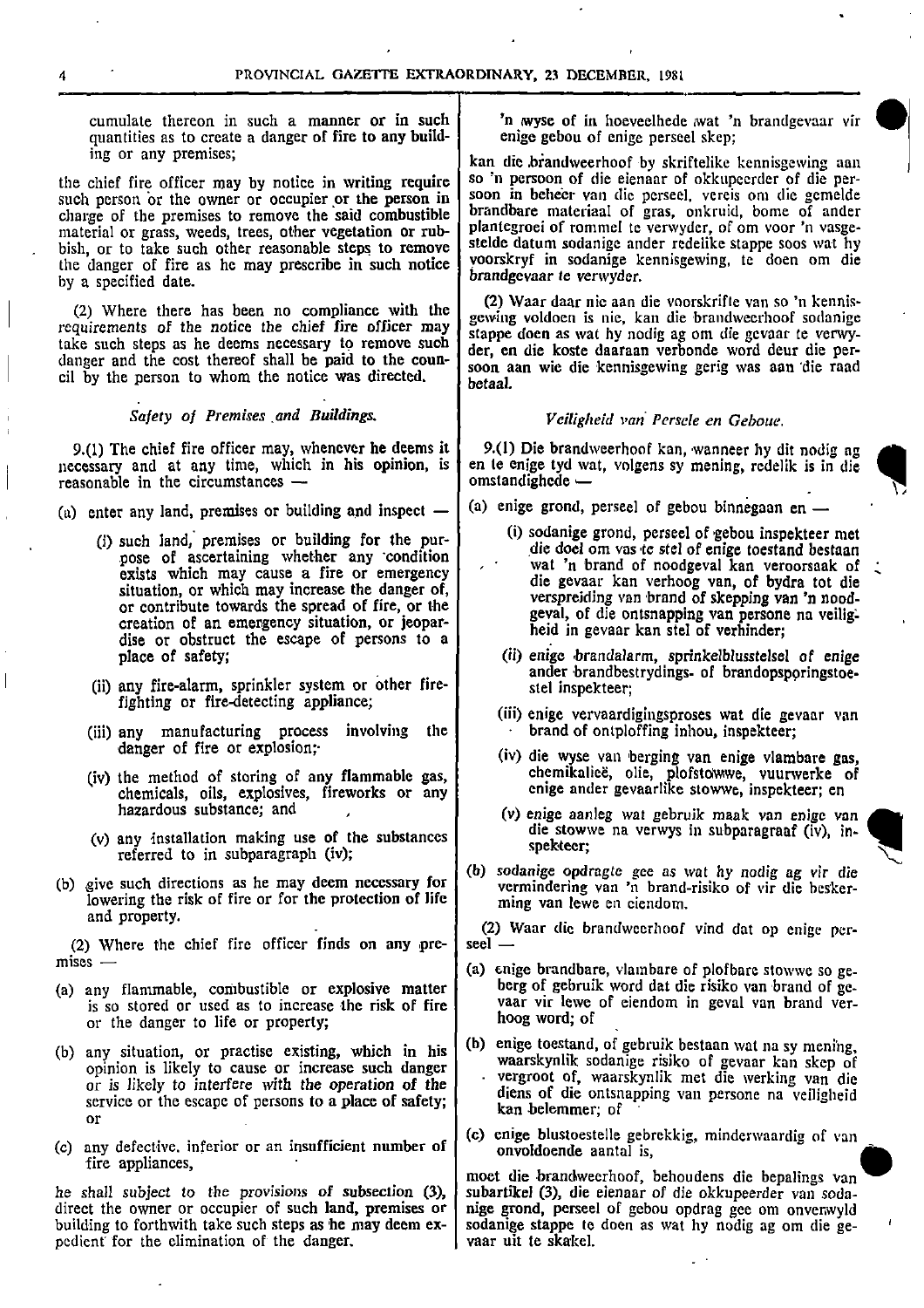-  $\sim$  100  $\pm$  100  $\pm$  100  $\pm$  100  $\pm$  100  $\pm$  100  $\pm$  100  $\pm$  100  $\pm$  100  $\pm$  100  $\pm$  100  $\pm$  100  $\pm$ 

FINITENGEWONE PROVINSIALE KOERANT, 23 DESEMBER 1981<br>
(3) Should the chief fire officer find in any building (3) Waar die brandweerhoof in enige gebou of op enige<br>
perseel — (3) Should the chief fire officer find in any building  $\begin{bmatrix} 3 \end{bmatrix}$  Waar die brandweerhoof in enige gebou of op enige or on any premises —

-

- passage, doorway or window; or
- opinion would, in the event of fire be inadequate for the escape to a place of safety of the number at any time; or **of open** of op so 'n perseel sal wees; of
- the risk of fire or the danger to life or property; or
- (d) that a fire-alarm or other communication system is

the chief fire officer shall notify the owner or occupier<br>of such building in writing of his findings and require of him to take such steps at such owner or occupier's own cost to rectify the irregularity within such time as is stated in such notice.

(4) Where the owner or occupier fails or refuses to comply within a reasonable time with a direction in (4) Waar die eienaar of okkupeerder versuim of weier terms of subsection (2), or to implement the requireterms of subsection (2), or to implement the require-  $\vert$  om binne 'n redelike tydperk te voldoen aan 'n opdrag<br>ments of a notice in terms of subsection (3) within the  $\vert$  genee ingevolge subartikel (2), of om binne die steps as are, in the opinion of the chief fire officer, volg te gee aan die vereistes daarin vermeld, kan die necessary to remove such risk or danger and the raad sodanige stappe doen as wat, na die mening van council may recover from such owner or occupier any die brandweerhoof, nodig is om die risiko of gevaar te council may recover from such owner or occupier any die brandweerhoof, nodig is om die risiko of gevaar te<br>expenditure incurred thereby.

### Exits.

10. Every door which affords an escape route from a public building to a place of safety shall be kept un-locked and shall be clearly indicated with approved exit signs: Provided that such door may be locked by means of an approved device installed in such a manner

device with flammable gas without the written permis- toestel met vlambare gas vul sonder die skriftelike toe-<br>sion of the chief fire officer, who may impose such stemming van die brandweerhoof, wat sodanige voorsion of the chief fire officer, who may impose such stemming van die brandweerhoof, wat sodanige voorconditions as he may require having regard to all the | waardes kan oplê as wat hy mag vereis met inagneming conditions as he may require having regard to all the vaardes kan oplê as wat hy mag vereis met inagneming circumstances of the case: Provided that such permis-<br>sion shall only be granted after the person concerned stande sion shall only be granted after the person concerned has furnished the council with an indemnity in the form set out in the appropriate Schedule hereto.

(2) No person shall keep, store, use or display or per-(2) To person shan keep, store, use or displayed any balloon, (2) Niemand mag enige ballon, speelgoed of ander<br>toy or other device filled with flammable gas on or benefit to the state gas gevul is, aanhou, berg, gein any land, building or premises to which the public has access or which is used as a club or any place of assembly.

(3) Nothing in this section contained shall be so con-<br>strued as to prevent the use of balloons filled with dit die gebruik van ballone wat met waterstof gevul is<br>hydrogen for meteorological or other *bona fide* scien-<br>wi

### Making of Fires. The Community of Section 1, 1999. Mack van Vure.

0

mit a fire to be made in such a place or in such a  $\vert$ 

- (a) any obstruction on or in any fire-escape, staircase,  $\begin{bmatrix} (a) \text{ C} \\ (b) \text{ C} \end{bmatrix}$  enige of in enige brandtrap, trap, passage, doorway or window; or
- (b) a fire-escape or means of escape which, in his  $\vert$  (b) 'n brandtrap of ontsnappingsroete vind wat na sy opinion would, in the event of fire be inadequate mening, in geval van 'n brand onvoldoende sal wees for the escape to a place of safety of the number vir die ontsnapping na veiligheid van die getal per-<br>of persons likely to be in such building or premises sone wat waarskynlik te enige tyd in so 'n gebou sone wat waarskynlik te enige tyd in so 'n gebou
- (c) any other object or condition of <sup>a</sup> structural nature (c) enige ander voorwerp of toestand van 'n strukturele or otherwise, which, in his opinion, may increase aard of andersins vind wat, na sy mening, die brand-<br>the risk of fire or the danger to life or property or risiko of die gevaar vir lewe of eiendom kan vergroat; of
	- required, (d) vind dat 'n brandalarm of ander stelsel van kommunikasie benodig word,

stel hy die eienaar of okkupeerder van so 'n gebou of perseel skriftelik in kennis van sy bevindings en vereis van hom om binne 'n tydperk in die kennis gewing vermeld, sodanige stappe te doen as wat hy nodig mag ag om die wantoestand reg te stel op die koste van so 'n

ments of a notice in terms of subsection (3) within the gegee ingevolge subartikel (2), of om binne die tydperk.<br>time specified in such notice, the council may take such vermeld in 'n kennisgewing ingevolge subartikel (3) vermeld in 'n kennisgewing ingevolge subartikel (3) gevenwyder en die raad kan enige uitgawes aangegaan verhaal van sodanige eienaar of okkupeerder.

### • Uitgange.

10. Elke deur wat 'n ontsnappingsroete na 'n pick van gangtekens: Met dien verstande dat so 'n deur gesluit gehou en word duidelik aangedui met goedgekeurde uitkan wees deur middel van 'n goedgekeurde toestel op so<br>'n wyse geïnstalleer dat so 'n deur te alle tye van die as to enable such door at all times to be opened from  $\begin{bmatrix} x_{11} & x_{12} & x_{13} & x_{14} & x_{15} \end{bmatrix}$  and  $\begin{bmatrix} x_{11} & x_{12} & x_{13} & x_{14} & x_{15} \end{bmatrix}$  and  $\begin{bmatrix} x_{11} & x_{12} & x_{13} & x_{15} \end{bmatrix}$  are geinstalleer dat so 'n deur t the inside of such building.<br>
binnekant van so 'n gebou oopgemaak kan word.<br>
Gas -filled Devices.<br>
Gasgevulde Toestelle.

11.(1) No person shall fill any balloon, toy or other 11.(1) Niemand mag enige ballon, speelgoed of ander die betrokke persoon die raad voorsien het van 'n vry-<br>waring in die vorm soos in die toepaslike Bylae hierby uiteengesit.

> toestel wat met vlambare gas gevul is, aanhou, berg, ge-<br>bruik of vertoon of toelaat dat dit aangehou, gebruik. geberg of vertoon word op of in enige grond, gebou of perseel waartoe die publiek toegang het of wat as 'n klub of enige plek van samekoms gebruik word nie.

hydrogen for meteorological or other *bona fide* scien-<br>tific or educational purposes.<br>wordkundige doeleindes verbied nie. voedkundige doeleindes verbied nie.

12.(1) No person shall make a fire, or cause, or per- 12.(1) Niemand mag 'n vuur maak of toelaat of ver-<br>it a fire to be made in such a place or in such a corsaak dat 'n vuur gemaak word in 'n plek of op 'n

•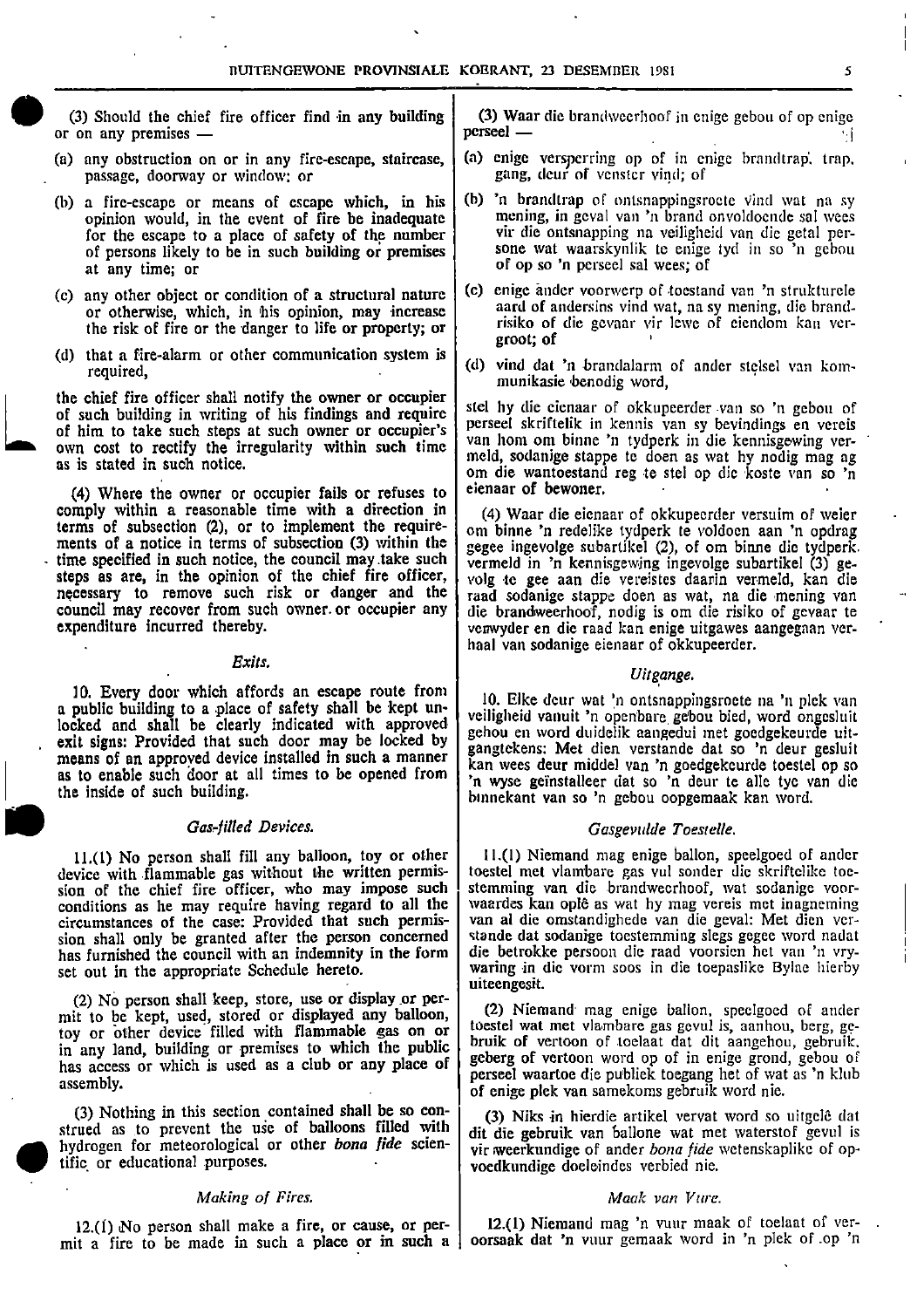perty. dom Tile.

(2) Subject to the provisions of any other law, no (2) Behoudens die bepalings van enige ander wet mag person shall, without the written permission of the niemand sonder die skriftelike to estemming van die person shall, without the written permission of the niemand sonder die skriftelike toestemming van die chief fire officer, burn any rubbish, wood, straw, or brandweerhoof, enige vuilgoed, hout, strooi of ander other material in the open air or cause or permit it to  $\vert$  materiaal in die buitelug verbrand of veroorsaak, of toe-<br>be done, except for the purpose of preparing food. <br>laat dat dit gedoen word nie, behalwe vir die doel be done, except for the purpose of preparing food.

(3) Any permission granted in terms of subsection (2) shall be subject to such conditions as are imposed (3) Enige toestemming ingevolge subartikel (2) verlecn

### Fires in Chimneys, Flues and Ducts.

13. No owner or occupier of a building shall wilfully or negligently allow soot or any other combustible sub-<br>or negligently allow soot or any other combustible sub-<br>stance to accumulate in any chimney flue or duct of opsetlik of nalatiglik toclaat dat roct of enige ander stance to accumulate in any chimney, flue or duct of such building in such quantities or in such manner as to create a danger of fire. <br>so 'n gebou versamel in hoeveelhede of op so 'n wyse

14.(1) If at any meeting held at <sup>a</sup> place of entertainment or recreation, excluding the showing of films at  $\begin{bmatrix} 14.0 \end{bmatrix}$  Waar daar by 'n byeenkoms gehou by 'n plek<br>licensed cinemas or a performance in a theatre, one  $\begin{bmatrix} 14.0 \end{bmatrix}$  van vermaaklikheid of ontspannin ncensed cinemas or a performance in a theatre, one filmvertoning in 'n gelisensieërde bioskoop of 'n opvoe-<br>hundred or more persons are likely to be present, the filmvertoning in 'n teatre was relatively in hondord of more hundred or more persons are likely to be present, the ring in 'n teater, waarskynlik 'n honderd of meer mensc<br>person convening such meeting, shall deliver a notice risenwoordig cal was most die persoon wat sodanige person convening such meeting, shall deliver a notice<br>in writing to the chief fire officer not less than 48 hours<br>before any such meeting takes place, stating the time<br>before any such meeting takes place, stating the time<br>

presence of a fireman is necessary on the grounds of safety, he may provide one or more firemen to be in (2) Waar, na die mening van die brandweerhoof, die attendance at any premises during the whole or part of the nuclear and die mention and the mergerian mention of a city attendance at any premises during the whole or part of any entertainment, recreation, meeting or other event.

cil the charges set out in the appropriate Schedule here-

15. The chief fire officer may at the request of the owner or occupier of any premises pump or otherwise Verwydering van Vloeistof of ander Stowwe. remove any liquid or other substance, from such pre-<br>mises, subject to payment of the charges set out in the of okkupeerder van enige perseel, enige vloeistof of

## Payment for Attendance and Service.

16.(1) Subject to the provisions of section 17, the  $\vert$  Betaling vir Bywoning en Diens. owner or occupier of land or premises, or both such 16.(1) Behoudens die bepalings van artikel 17, moet owner and occupier jointly and severally, or the owner die eienaar of okkupeerder van grond of 'n perseel, of of a vehicle, as the case may be, in connection with beide sodanige eienaar en okkupeerder gesamentlik en of a vehicle, as the case may be, in connection with which the attendance of the service was requested or afsonderlik, of die eienaar van 'n voertuig, na gelang van te byany services of the service was rendered, shall pay to the van die geval, waarvoor of in verband waarmee die bycouncil the charges determined by the chief fire officer council the charges determined by the chief fire officer is, aan die raad vir sodanige bywoning of diens, insluiten-<br>to be due in accordance with the charges set out in the  $\int$  de die gebruik on voorsiening van water che to be due in accordance with the charges set out in the die die gebruik en voorsiening van water, chemikalieë,<br>appropriate Schedule hereto for such attendance or ser-<br>uitrusting en ander middele die gelde betaal wat die appropriate Schedule hereto for such attendance or ser- uitrusting en ander middele die gelde betaal wat die vice, including the use and supply of water, chemicals,<br>
equipment and other means.<br>
(2)(a) Notwithstanding the provisions of subsection<br>
(2)(a) Nieteenstaande die bepalings van subartikel (1).<br>
(2)(a) Nieteenstaande die equipment and other means.

tion only of the charges contemplated in subsection (1): verstande dat sodanige gedeelte nie meer as negentig<br>Provided that such portion shall not be more than persent laer mag wees nie as die totaal van die gelde Provided that such portion shall not be more than |

FROVINCIAL GAZETTE EXTRAORDINARY, 23 DECEMBER, 1981<br>manner as to endanger any building, premises or pro- wyse wat 'n gevaar skcp vir enige gebou, perseel of eien-<br>nerty

•

brandweerhoof, enige vuilgoed, hout, strooi of ander<br>materiaal in die buitelug verbrand of veroorsaak, of toevan voedselbereiding.

by the chief fire officer. is onderliewig aan die voorivaardes neat die brandweerhoof ople.

### Brande in Skoorstene, Pype en Rookkanalc.

brandbare stof in enige skoorsteenpyp of rookkanaal van dat dit 'n gevaar van brand inhou nie.

# Attendance of Fireman. Bywoning van Brandweerman.

before any such meeting takes place, stating the time<br>when and premises where such meeting will take place. aflewer waarin die tyd en die perseel waarop sodanige<br>aflewer waarin die tyd en die perseel waarop sodanige (2) Where in the opinion of the chief fire officer, the vermaaklikheid, ontspanning of byeenkoms gaan plans-<br>resence of a fireman is necessary on the grounds of vind, gemeld word.

veiligheid noodsaaklik is, kan hy een of meer brandweer-(3) The person in control of such entertainment, re-<br>creation, meeting or other event shall pay to the Coun-<br>seel vir die volle duur of gedeelte van enige vermaakseel vir die volle duur of gedeelte van enige vermaak-<br>likheid, ontspanning of byeenkoms.

to. (3) Die persoon in beheer van sodanige vermanklik-Removal of Liquid or Other Substances.<br>Removal of Liquid or Other Substances.<br>Religions is die toomslike Byles hierby gelde uiteengesit in die toepaslike Bylne hierby.

of okkupeerder van enige perseel, enige vloeistof of appropriate Schedule hereto. ander stof uitpomp of op 'n ander wyse vanaf so 'n perscel verwyder teen betaling aan die raad van die gelde uiteengesit in die toepaslike Bylae hierby.

(2)(a) Notwithstanding the provisions of subsection  $\begin{vmatrix} (2)(a) \text{ Nieteen} \text{x} & \text{the probability} \\ \text{tan} \text{ die } \text{brand} \text{ were} \text{ the probability} \end{vmatrix}$  (1), the chief fire officer may assess the whole or pordie gelde soos beoog in artikel (1) aanslaan: Met dien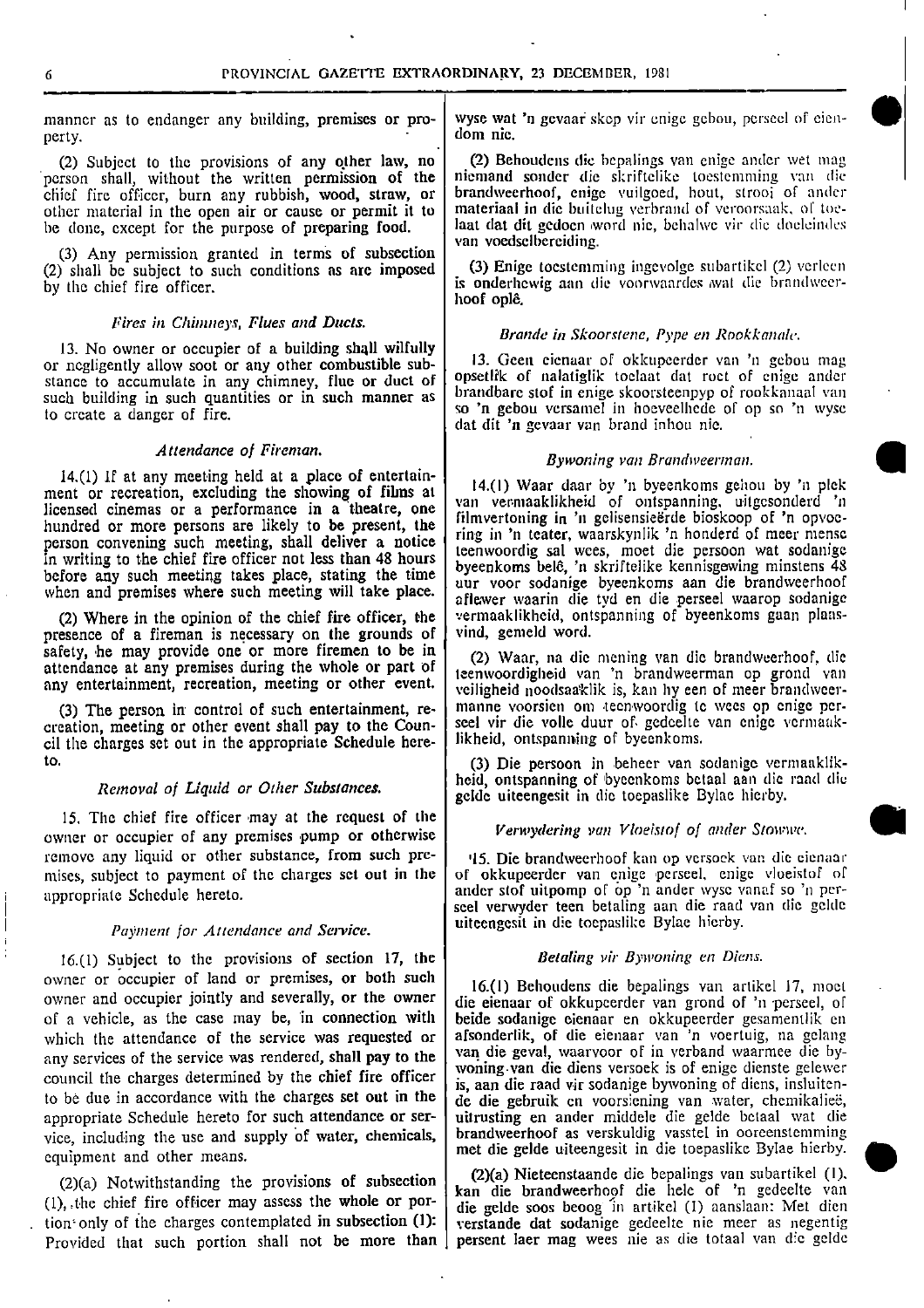ninety per cent lower than the aggregate of the charges wat ingevolge subartikel (1) betaalbaar sou gewees het:<br>which would have been payable in terms of subsection Met dien verstande voorts dat by die aanslaan van sowhich would have been payable in terms of subsection Met dien verstande voorts dat by die aanslaan van so-<br>
(7): Provided further that in assessing such charges or danige gelde of gedeelte daarvan, behoorlike aandag, be-<br> (7): Provided further that in assessing such charges or  $\vert$  danige gelde of gedeelte daarvan, behoorlike aandag, be-(7): Provided further that in assessing such charges or danige gelde of gedeelte daarvan, behoorlike aandag, be-<br>portion thereof, due regard shall, amongst other rele-<br>aan —<br>aan vant factors, be had to

- (i) the fact that the amount so assessed shall be (I) die feit dat die bedrag so aangeslaan eweredig commensurate with the service rendered:  $\left| \begin{array}{c} \text{(i)} \text{ die feit} \text{ dat die bedrag so aangeslaan eweredig} \\ \text{met die gelewerde diens moet wees:} \end{array} \right|$ commensurate with the service rendered;
- 
- (iii) the loss which may have-been caused by the fire to the person liable to pay the charges, if<br>the services of the service had not been ren-

(b) Where charges are assessed in terms of paragraph (a) and the person liable to pay such charges is dis- (b) Waar gelde aangeslaan word ingevolge paragraaf satisfied with such assessment, he may lodge an appeal (a) en die persoon aanspreeklik vir die betaling van sowith the Administrator in the manner provided for in  $\vert$  danige gelde ontevrede is met sodanige aanslag, kan hy section (1) of the Ordinance.

•

by registered post to the Director of Local Government, vetekende pos aan die Direkteur van Plaaslike Bestuur<br>and by forwarding by registered post a copy of such te stuur en deur 'n afskrif van sodanige kennisgewing and by forwarding by registered post a copy of such  $|$  te stuur en deur 'n afskrif van sodanige kennisgewing notice to the chief fire officer, who shall forward his per aangetekende pos aan die brandweerhoof te stuur comments thereon to the said Director within 14 days of wat sy kommentaar daarop aan die gemelde Direkteur the receipt of such copy.

charges shall be payable where  $-$  geen gelde betaalbaar nie  $-$ 

- 
- (b) the services were required as a result of civil com motion, riot or natural disaster;
- veiligheid;<br>safety;
- rendered solely for the saving of life; •
- him at 'the time when the services of the service nie deur hom teruggevind was ten tye van die hom at 'the time when the services of the service ever in the service were rendered in respect thereof:
- an agreement with the council in terms of section 14 of the Ordinance whereby the services of the service are made available to such person against payment as determined in such agreement.

# False Information. The set of the set of the Vals Inligting.

18. No person shall wilfully give to any member of the service any notice or furnish any information re-<br>the service any notice or furnish any information re-<br>lating to an outbreak of fire or any other emergency<br>situation

# Telephones, Fire Alarms and Other Apparatus. Telefone, Brandalarms en Ander Toestelle.

 $19(1)$  The council may affix to or remove from any  $\begin{bmatrix} 19.0 \end{bmatrix}$  Die Raad kan enige telefoon, brandalarm of building, wall, fence or other structure any telephone, ander toestel vir die geleiding van oproepe met be

•

- 
- (ii) the manner and place of origin of the fire; and  $\begin{bmatrix} \text{ii} \\ \text{en} \end{bmatrix}$  die wyse en plek van oorsprong van die brand;
	- (iii) die verlies vir die persoon aanspreeklik om the services of the service had not been ren-<br>dered, and service had not been ren-<br>saak kon gewees het indien die dienste nie saak .kon .gewees het indien die dienste nie gelewer was nie.

appel aanteken by die Administrateur.

(c) An appeal in terms of paragraph (b) shall be (c) 'n Appel ingevolge paragraaf (b) word aangeteken lodged by forwarding within 14 days after receipt of deur binne 14 dae na ontvangs van 'n rekening vir die with the Administrator in the manner provided for in danige gelde ontevrede is met sodanige aanslag, kan hy<br>section (1) of the Ordinance.<br>(c) An appeal in terms of paragraph (b) shall be logical to the Ordinance in terms o an account for the assessed charges a notice of appeal, beraamde gelde, 'n kennisgewing van appel per aan-<br>by registered post to the Director of Local Government, setekende pos aan die Direkteur van Plaaslike Bestuur binne 14 dae na ontvangs van sodanige afskrif stuur.

Exemption from Payment of Charges.<br>For the provisions of section 16 no 17. Nieteenstaande die bepalings van artikel 16 is 17. Notwithstanding the provisions of section 16, no  $\int$  17. Nieteenstaande die bepalings van artikel 16 is

- (a) a false alarm has been given in good faith;  $\vert$  (a) waar 'n vals alarm te goeder trou gemaak is;
	- (b) waar die diens benodig was as gevolg van burgerlike
- (c) the services were rendered in the interest of public  $(c)$  waar die diens gelewer was in belang van openbare
- (d) the chief fire officer is of the opinion that the ser-<br>vices were of a purely humanitarian nature or were<br> $\begin{bmatrix} d \end{bmatrix}$  waar die brandweerhoof van mening is dat die<br>diens van 'n suiwer menslike aard was of gelewer diens van 'n suiwer menslike aard was of gelewer was uitsluitlik om 'n lewe te red;
- (c) the owner of a vehicle furnishes proof to the satis- $\begin{bmatrix} 1 \end{bmatrix}$  deur die eienaar van 'n voertuig indien hy tot die faction of the chief fire officer that such vehicle **between the unit of the chief fire officer** that such vehicle that such vehicle that such vehicle that such vehicle that such vehicle that such as the verture gesteel wa was stolen and that it had not been recovered by a dat sodanige voertuig gesteel was en dat dit nog lewering van die diens ten opsigte daarvan nie;
- (f) any person, including the State, has entered into  $\begin{bmatrix} f \end{bmatrix}$  deur enige persoon, insluitende die Staat, waarmee 'n ooreenkoms aangegaan het waarby die dienste van die diens beskikbaar gestel word aan so 'n persoon teen betaling soos•bepaal in sodanige oor-• eenkoms.

son shall, notwithstanding the provisions of section  $17 \mid$  soon is, nieteenstaande die bepalings van artikel 17, aanbe liable to pay the turning out charge prescribed in spreeklik vir betaling van die uitroepgeld voorgeskryf the appropriate Schedule hereto.